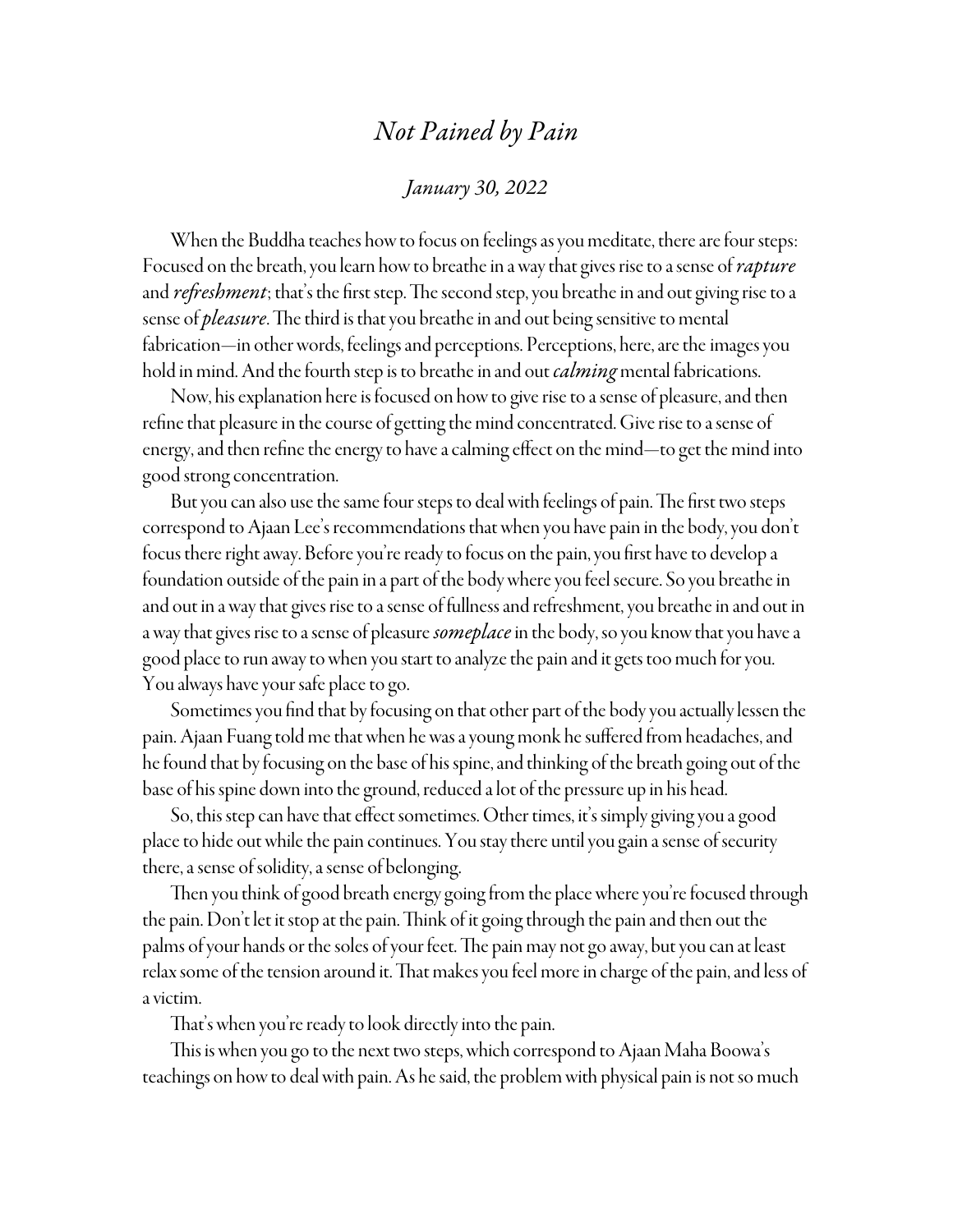the pain itself, it's the perception you use to pull the pain into the mind so that a physical pain gives rise to a mental pain—which is not necessary.

This corresponds to being sensitive to mental fabrication and then calming it. You look into the perceptions you have around the pain: Is the pain the same thing as your awareness? Do you feel that it's invaded the range of your awareness? Is it the same thing as the body? When there's a pain, say, in the knee, is the pain the same thing as the knee?

You may have a perception someplace in the mind that actually tells you that. If so, call that into question. Remind yourself that the sensations of the body are made up of the four properties—earth, water, wind, and fire—but the pain is something else. It's none of those properties. It's as if it's on a different frequency.

Like the frequencies of radio waves: You can put your radio in one spot and pick up different stations, even though they're all coming through the same spot. The reason you can tell them apart is because you have a radio that can focus on one frequency rather than another. The waves can inhabit the same spot, but they're different.

It's the same with the physical properties and the pain: They may be in the same spot, but they're on a different level—and you can see them as different. If you can also see the pain as different from the mind, and the mind as different from the body—when you can separate things out like this—it's a lot easier to be with the pain.

You can also ask yourself, "Do you see the pain as a solid block?" If you look carefully at the pain, you see that it comes and goes, moment after moment. One of Ajaan Maha Boowa's recommendations is that you try to chase down the spot where the pain is sharpest. In other words, show that you're not afraid. When you're not afraid of the pain and you're investigating like this, you become a moving target—the pain can't catch you. But you also see that the sharpest spot keeps moving around; it's not the same all the time.

This alerts you to the fact that the pain is arising and falling away in very quick moments. When you hold that perception in mind, it's a lot easier to deal with the pain. Then you can ask yourself, "When the moments of pain arise, do they come at you, or are they going away?" If you look carefully, you can see that they're going away.

It's like sitting in the back of one of those old station wagons where the back seat faces back. Someone else is driving down the road, you're facing back, and anything that comes into the range of your vision is *already* going away. Because it's not coming at you, you're not feeling threatened by it, you're not feeling oppressed by it. As soon as you see it, it's already going, going, going away. You hold that perception in mind, again, and it makes it a lot easier to be with the pain.

One of two things can happen as a result: Either the pain actually does go away, in which case your present perception was actually maintaining it, or it doesn't go away, yet you can be with it, but with a sense of being separate from it.